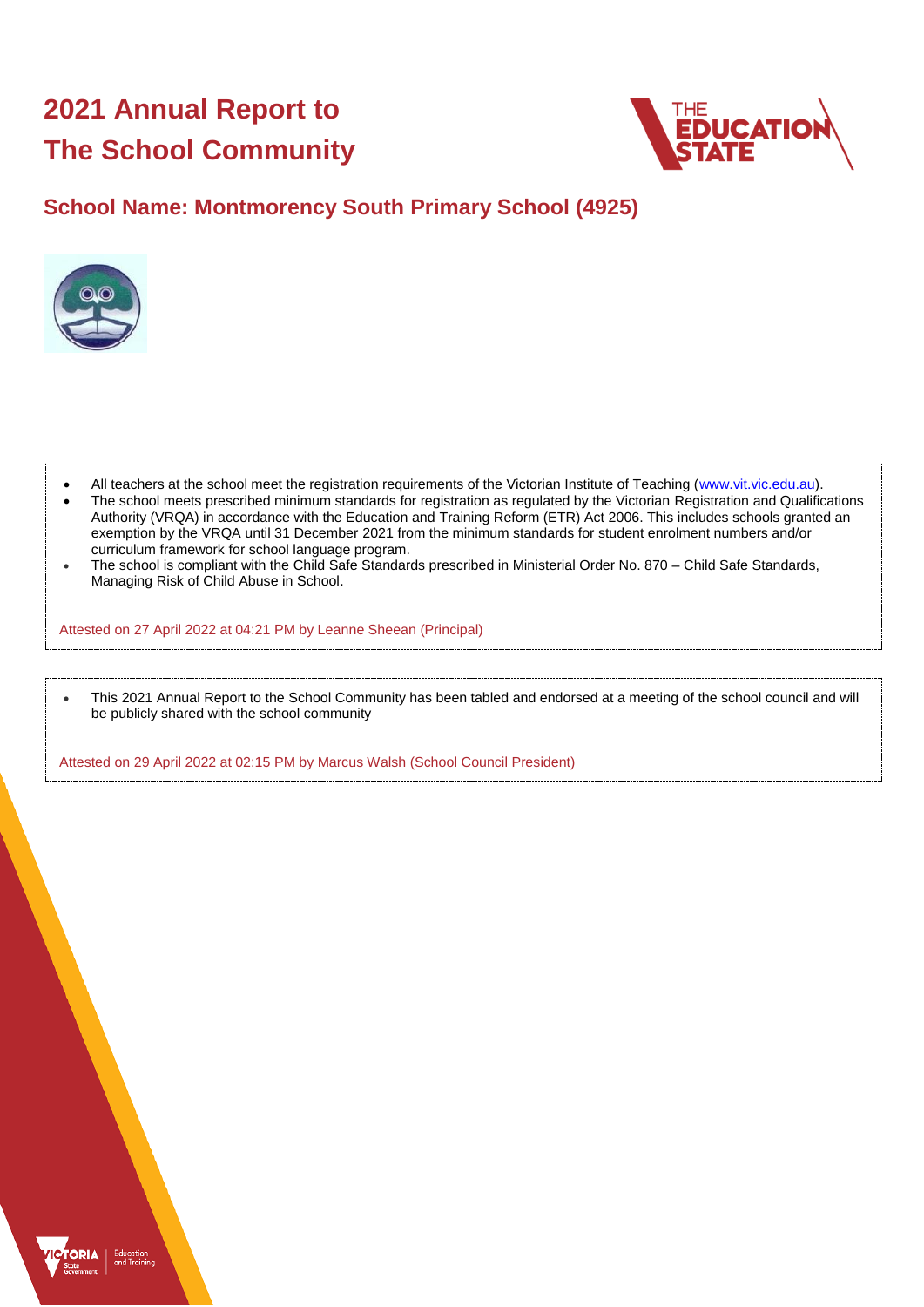

# How to read the Annual Report

## What does the *'About Our School'* commentary section of this report refer to?

The 'About our school' commentary provides a brief background on the school, an outline of the school's performance over the year and future directions.

The 'School Context' describes the school's vision, values and purpose. Details include the school's geographic location, size and structure, social characteristics, enrolment characteristics and special programs.

The 'Framework for Improving Student Outcomes (FISO)' section includes the improvement initiatives the school has selected and the progress they have made towards achieving them through the implementation of their School Strategic Plan and Annual Implementation Plan.

## What does the *'Performance Summary'* section of this report refer to?

The Performance Summary includes the following:

### **School Profile**

- student enrolment information
- the school's 'Student Family Occupation and Education' category
- a summary of parent responses in the Parent Opinion Survey, shown against the statewide average for Primary schools
- school staff responses in the area of School Climate in the School Staff Survey, shown against the statewide average for Primary schools

### **Achievement**

- English and Mathematics for Teacher Judgements against the curriculum
- English and Mathematics for National Literacy and Numeracy tests (NAPLAN).

### **Engagement**

Student attendance at school

### **Wellbeing**

Student responses to two areas in the Student Attitudes to School Survey:

- Sense of Connectedness
- Management of Bullying

Results are displayed for the latest year and the average of the last four years (where available). As NAPLAN tests were not conducted in 2020, the NAPLAN 4-year average is the average of 2018, 2019 and 2021 data in the 2021 Performance Summary.

# Considering COVID-19 when interpreting the Performance Summary

The Victorian community's experience of COVID-19, including remote and flexible learning, had a significant impact on normal school operations in 2020 and 2021. This impacted the conduct of assessments and surveys. Readers should be aware of this when interpreting the Performance Summary.

For example, in 2020 and 2021 school-based surveys ran under changed circumstances, and NAPLAN was not conducted in 2020. Absence and attendance data during this period may have been influenced by local processes and procedures adopted in response to remote and flexible learning.

Schools should keep this in mind when using this data for planning and evaluation purposes.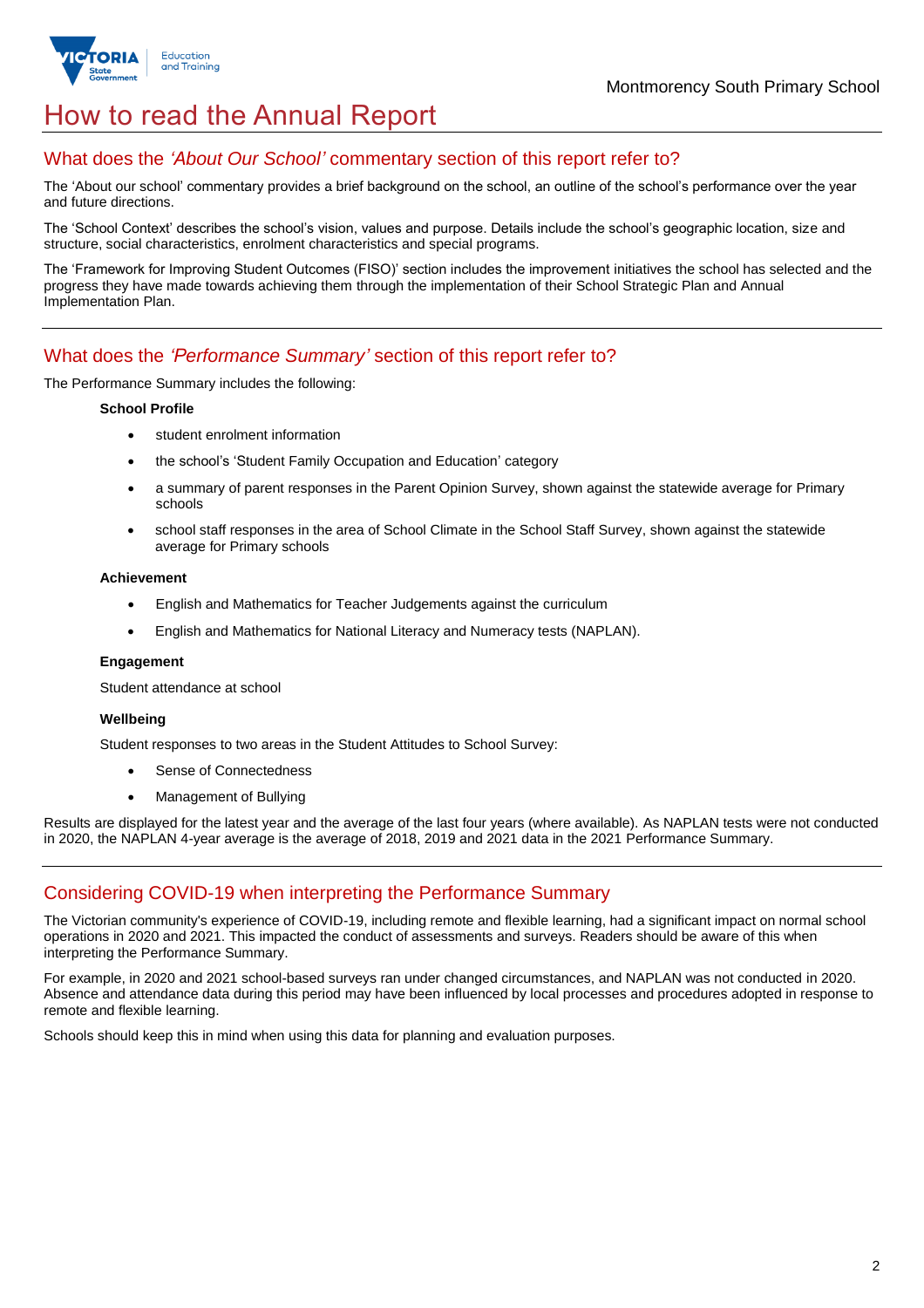

# How to read the Annual Report (continued)

### What do *'Similar Schools'* refer to?

Similar Schools are a group of Victorian government schools with similar characteristics to the school.

This grouping of schools has been created by comparing each school's socio-economic background of students, the number of non-English speaking students and the school's size and location.

## What does *'NDP'* or '*NDA*' mean?

'NDP' refers to no data being published for privacy reasons or where there are insufficient underlying data. For example, very low numbers of participants or characteristics that may lead to identification will result in an 'NDP' label.

'NDA' refers to no data being available. Some schools have no data for particular measures due to low enrolments. There may be no students enrolled in some year levels, so school comparisons are not possible.

Note that new schools only have the latest year of data and no comparative data from previous years. The Department also recognises unique circumstances in Specialist, Select Entry, English Language, Community Schools and schools that changed school type recently, where school-to-school comparisons are not appropriate.

# What is the *'Victorian Curriculum'*?

The Victorian Curriculum F–10 sets out what every student should learn during his or her first eleven years of schooling. The curriculum is the common set of knowledge and skills required by students for life-long learning, social development and active and informed citizenship.

The Victorian Curriculum is assessed through teacher judgements of student achievement based on classroom learning.

The curriculum has been developed to ensure that school subjects and their achievement standards enable continuous learning for all students, including students with disabilities.

The 'Towards Foundation Level Victorian Curriculum' is integrated directly into the curriculum and is referred to as 'Levels A to D'.

'Levels A to D' may be used for students with disabilities or students who may have additional learning needs. These levels are not associated with any set age or year level that links chronological age to cognitive progress (i.e., there is no age expected standard of achievement for 'Levels A to D').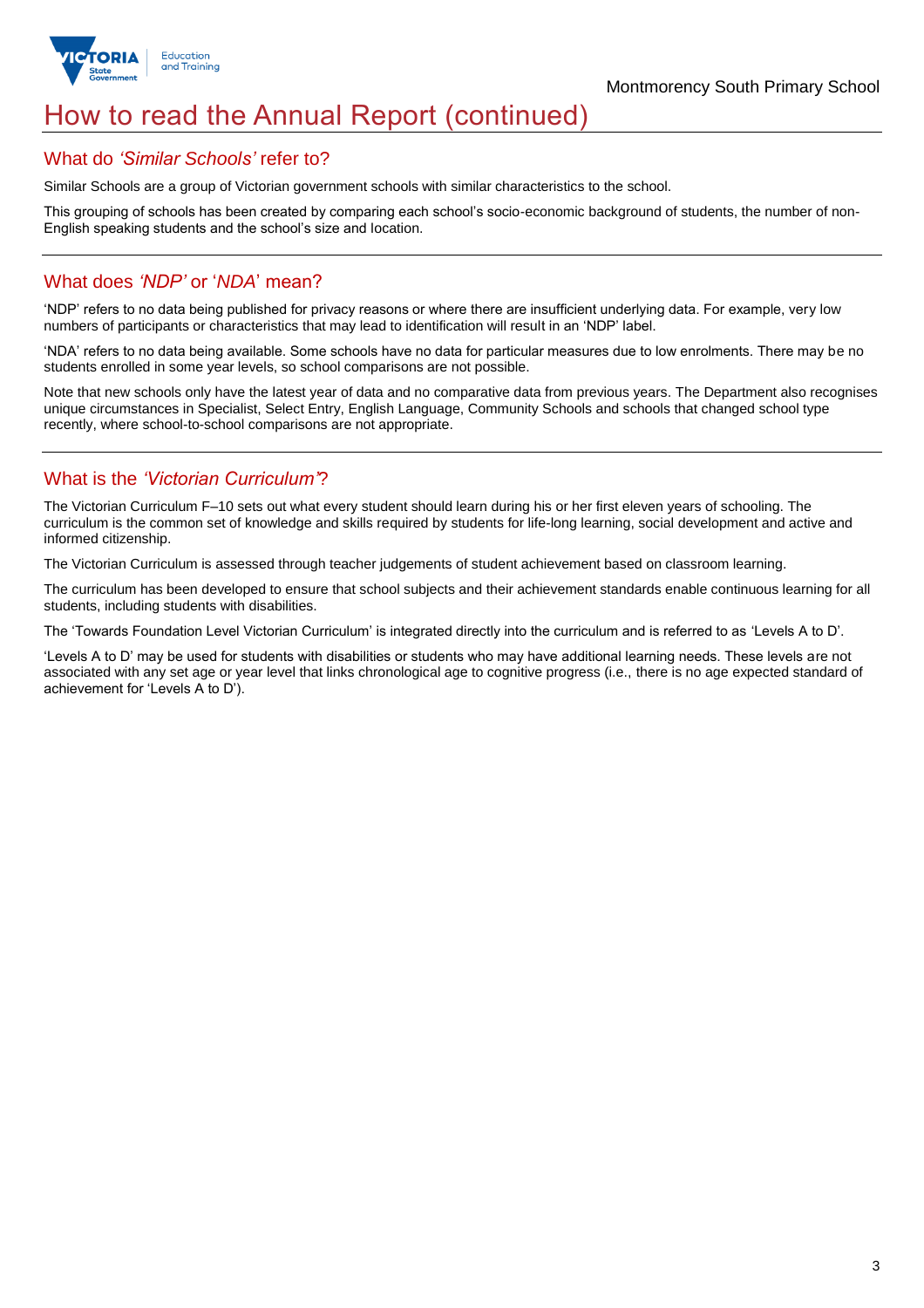

# **About Our School**

# School context

Our school vision statement:

'Montmorency South is an inclusive learning community where students are inspired to be respectful, creative, curious and independent learners.'

Our belief or school philosophy:

We believe that every person in our Montmorency South school community has the capacity to assist each student in attaining our vision.

We develop a culture of gratitude, empathy and an active care of others and the environment. We aim to develop the essential skills of literacy and numeracy and promote mental health and wellbeing. We strive to build teacher capacity and have knowledge of best practices and use data at the core of our practice. We inspire students to become curious and engaged in authentic learning experiences and endeavour to ensure students have an active voice in their development. Students will emerge resilient and self-motivated with an ability to articulate goals and growth.

**Motto** Together we learn, lead and achieve

TRIBES agreements: Mutual respect Appreciations, no put downs Personal Best Attentive listening Right to think

Our Tribes process honours the five agreements: - attentive listening, appreciation/no put downs, mutual respect, the right to think and personal best. The framework is designed to assure the healthy development of every child so that each one can be knowledgeable, skilful, resilient citizens of the future.

### School context:

In 2021, our student enrolment climbed yet again to 683 students on census day and to 685 after Term 1. This was the highest capacity the school has ever known with 324 female and 359 male students. Of these students, 8 percent of students had English as an additional language and 2 percent were Aboriginal or Torres Strait Islander. It was expected that our total numbers may slightly decrease in 2022, alongside 5 classes of Year 6 students leaving at the end of 2021.

At the beginning of 2021, we had 62.03 equivalent full-time staff, consisting of 2 Principal class, 2 Learning Specialists, 45 teachers, 13.03 Education Support staff and 1 staff member who identifies as Aboriginal or Torres Strait Islander.

Our new school building, completed in 2019 continues to provide flexible and modern collaborative learning spaces for Prep to Year 2, several specialists spaces and meeting rooms for teaching and ancillary staff and community members. Years 3-5 are housed in portables that extend to the end boundary of the school and our Year 6 students, are accommodated at the front of the school, next to the main building, in the area denoted as the BER. This is also home to our full-sized gymnasium, a performing arts room, and our Out of School Hours Care program area, run through Camp Australia. The gym is usually hired out to our local basketball club, Eltham Wildcats and is used all year round. During 2021, the constraints of Covid-19, meant that this facility was not utilised for most of the year.

In 2021, the students were organised into 30 classes and they were offered specialist programs in the following areas: - French, Physical Education, Visual and Performing Arts. The students also had weekly library sessions either with the librarian or their class teacher. Our Year 3 – 6 students also had the opportunity to participate in the Stephanie Alexander Kitchen Garden program classes. Students from P-2 had access to banks of iPads in each classroom, the school purchased class sets of iPads for our Year 3 students to have a dedicated iPad for school use and the  $4 - 6$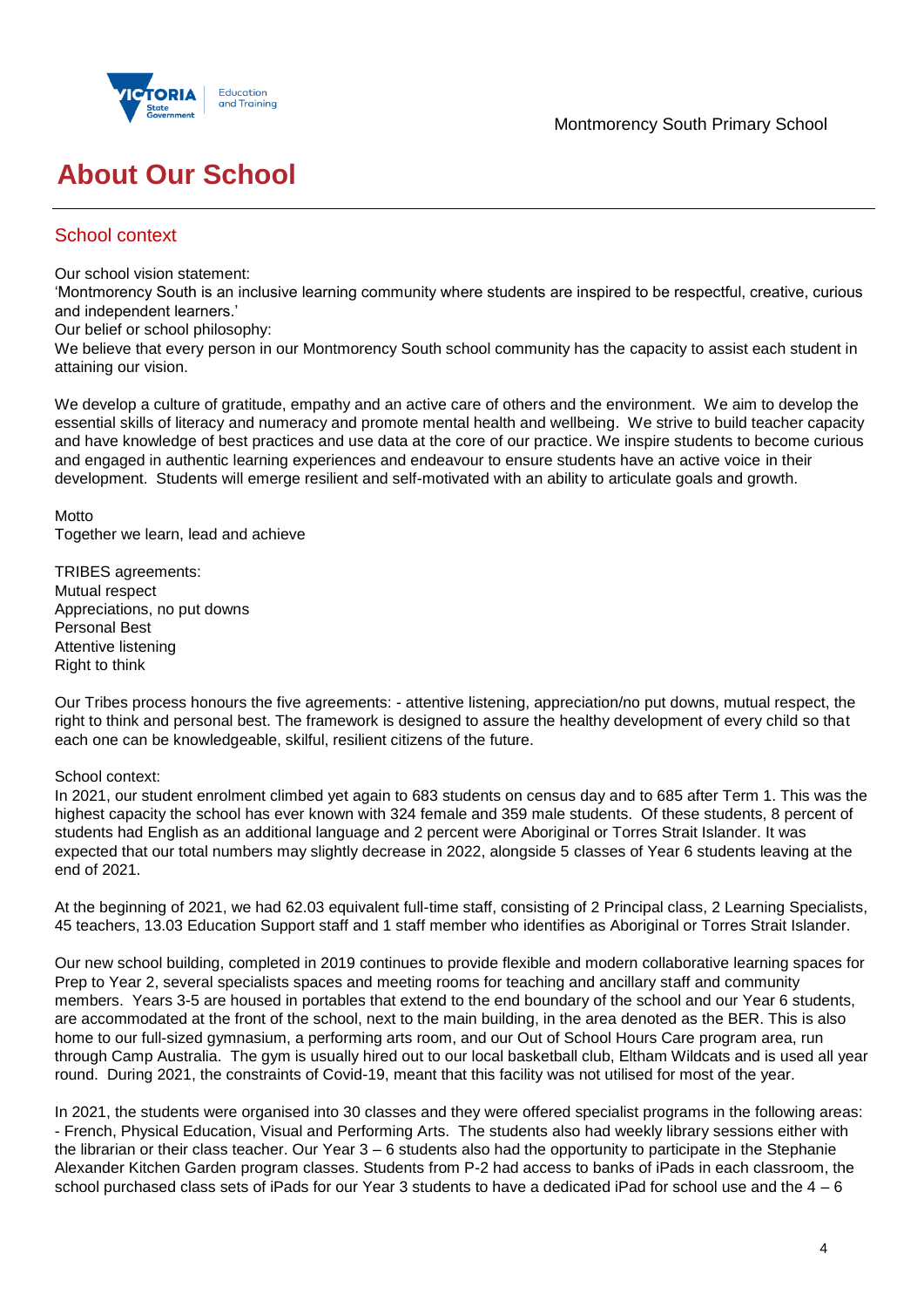

students participated in our Bring Your Own Devices (BYOD) program. In 2021, we continued our involvement in the Mental Health in Primary Schools pilot program.

The school supports a range of learning and teaching activities for a range of group sizes - individual, small group to class size to large community gatherings. All staff operate in year level Professional Learning Communities (PLC) to analyse student data to identify a problem of practice which allowed them to plan programs that targeted the needs of all the students in their cohort. We have a strong reputation for the programs offered to those with special needs and of the consistent achievements of our Program for Students with Disabilities (PSD) students. The school ensured that the teachers, parents/carers, and other external support people met once a term for a formal Student Support Group (SSG) meeting.

In yet another Covid-19 affected year that saw a remote learning format for a major part of the year, students were still provided with opportunities to develop their leadership skills wherever possible. Our Student Action Leaders (SAL's) with representatives from Years 3 – 6, continued when on-site. These students worked with the Principal and the Principal's Advisory Leaders (PAL's) which are school formal captains selected from Year 6. In 2021, these students were able to select much needed furniture to suit current learning trends and had a major input into how their classes were established. Year 6 classrooms are now collaborative learning spaces and allow for greater flexibility and movement between the Year 6 classrooms, hence modelling a more secondary school atmosphere.

With beautiful, treed grounds set amongst hills, the school has always been a central part of the local community. The oval area is highly used on weekends and after school, and the annual public events such as the MSPS Christmas carols, has fostered a sense of belonging and a place for connecting locals and the school community, over many years. Even as we have grown from a small school to a large school, that strong sense of community continues.

Montmorency South parents are involved in a variety of different aspects of school life ranging from classroom helpers, assisting with sporting teams and with Parents and Friends activities. The Stephanie Alexander Kitchen Garden and our Reconciliation Action Plan have been instrumental in involving volunteers from the wider community. However, community involvement on-site was again impacted from the pandemic during 2021.

The MSPS School Council and Parents and Friends groups play a vital role in enhancing the opportunities offered to our students. During 2021 they were restricted to Zoom meetings and most fund-raising activities were cancelled.

Remote and Flexible Learning - MSPS used the online platform Seesaw to provide daily schedules, learning materials, demonstration lessons and samples along with regular verbal and written feedback during remote and flexible learning in 2021. It was also used by students to submit work they'd completed. The delivery of learning materials and communication was further adapted from 2020 based on parent feedback and advice from School Council.

WebEx, an online communication tool was also used for regular whole class, group and individual focus sessions with the students, discussions with parents and formal and informal meetings with staff members including PLC inquiry meetings.

Ongoing professional learning was increased to ensure teachers had the capacity and technical skills to adequately provide effective remote and flexible learning experiences.

The teachers maintained a strong focus on student wellbeing and engagement whilst continuing to provide a differentiated learning program, including specialist programs.

## Framework for Improving Student Outcomes (FISO)

In 2021, Montmorency South Primary School's (MSPS) Annual Implementation Plan (AIP) focused on the implementation of Key Improvement Strategies related to the FISO dimensions of: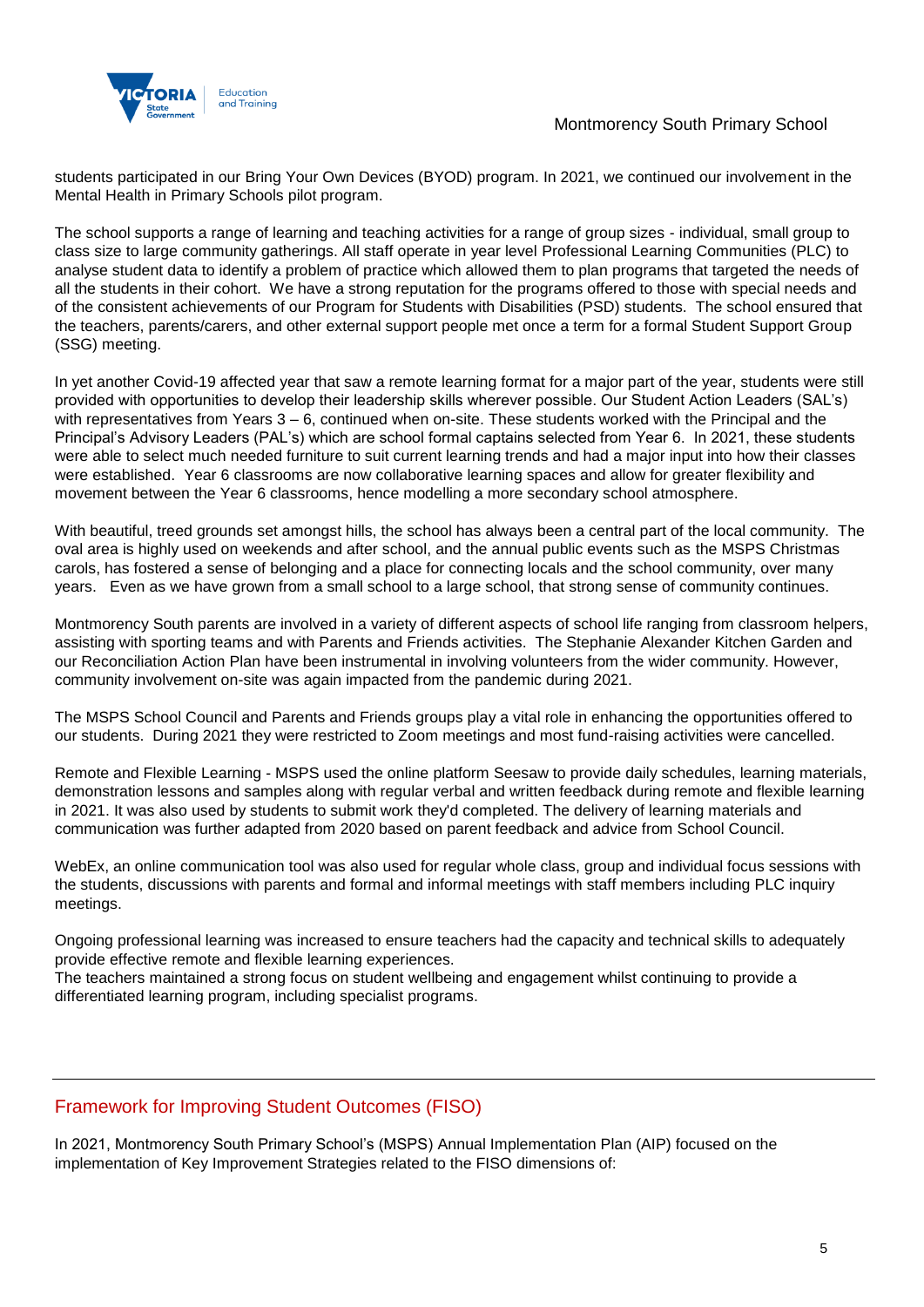

Curriculum planning and assessment Empowering students and building school pride Building Communities

Our Key Improvement Strategies were guided by the 3 Priority Areas defined by the Department of Education:

- Building Practice Excellence- Learning catch-up and extension priority
- Happy, active, and healthy kids' priority
- Connected schools' priority

It should be noted that the Covid-19 pandemic and school closures impacted significantly in the reporting period on our ability to institute the programs we had intended, and the key improvement strategies detailed in our 2021 AIP, however, the adaptability and responsiveness of both staff and leaders ensured that we continued to experience success in many areas.

Building Practice Excellence – Learning Catch Up and Extension Priority we continued conducting our PLC model for year level teams and incorporated the Data Wise method into our Teaching and Learning team with our level leaders. The focus was on writing and we made an indent into this process by being part of the Project 21 initiative from the Department in partnership with North West Regional Office. Under the guidance of the Education Improvement Leader (EIL), we began investigating the Writing Criterion Tool and its implementation into our school. Thus, we were able to develop teacher capacity to use a range of data sets to plan collaboratively and to adjust individual teaching to class point of need. In particular, around writing and various mathematical concepts. During Term 2, team members continued using the PLC Inquiry model and adjusted their teaching based on their investigations. Additionally, they differentiated online as was evident in their Seesaw posts and team PLC minutes.

Empowering Students - Happy, Active, and Healthy Kids Priority - MSPS sustained a determined focus on wellbeing throughout 2021, during remote learning and when on-site. In 2021, we began involvement in The Resilience Project (TRP) for the whole school that has led to dedicated curriculum time in classrooms around social and emotional learning. Staff, then student and parent presentations from TRP were delivered to begin embedding the language and approach across the whole school community.

In addition to the teaching and learning offered during remote learning, some teachers offered digital virtual meetings with fun activities of an afternoon and wellbeing activities, such as discos and cooking, and mindfulness were very successful and gave students choice to meaningfully connect and engage with the student community during remote learning. Opportunities for student feedback about their learning were pursued and acted upon during remote learning; forums included WebEx and Microsoft Teams meets, surveys, focus groups, social ties through inclusive collaborative videos, staff & school captain videos.

Building Communities - Connected Schools Priority - Our remote learning site was a central hub when students were not permitted on-site. We sought feedback from the community regarding the site and general learning and responded to this with valuable and constructive changes. Virtual community engagement included specialists' programs, newsletters, Bridges to School Storytime and activity sessions, 3-way conferences, the Cyber Safe Project, Anzac Day commemoration, Resilience sessions and sex education classes for students from Year 3-6 as well as a parent forum. Parents enjoyed tuning into the daily synchronous lessons. Having access to their child's WebEx classroom and/or Seesaw App allowed for them to be fully informed of learning goals and to support their children as necessary.

### General comments

• Tutor Learning Initiative well established during 2021, and the students involved showed good progress as demonstrated by growth in assessment outcomes.

- Our year level PLCs are trusting data that has already been collected to drive their PLC inquiry.
- Our writing moderation was changed to focus on what the next steps are for the learner, rather than purely summative approach.

• We established three working parties towards the end of the year to assist us in pursuing the outcomes of our AIP that had been impacted by the Covid year. These were the MSPS Instructional model working party, the Formative Assessment working party and the Writing Genres and forms working party.

• Stronger parent engagement in Parent Helper course than previous years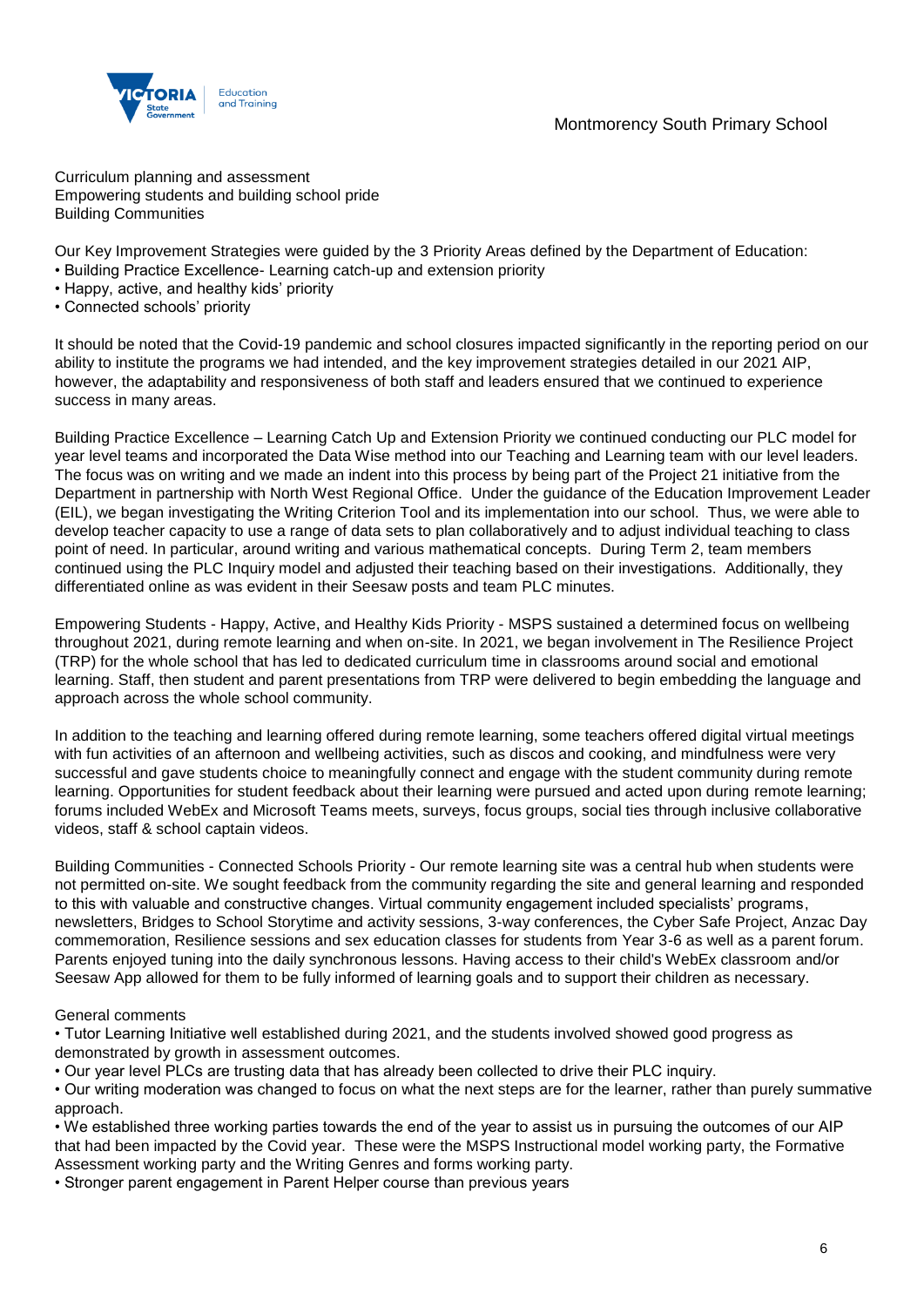

• Pleasing engagement of parents at school events following Covid-19 restrictions.

In 2022 we will again focus on the work of our PLCs and the ability to build excellence in analysing data rigorously to get the most out of teaching and learning. The attendance by an executive member at each PLC to support and assess progress, with follow up discussions at executive will ensure consistent approach and appropriate support. We will continue to focus the energy of the PLC teams on implementation of the learning from the cycle back into the classroom.

In 2022 we will continue to monitor progress of students in Tutor Learning Initiative (TLI) and align assessments from initiatives within the classroom and ensure that assessment practices, programs, and teaching are effective in helping support both those who need extra support and those who have thrived to continue to extend their learning, especially in numeracy.

In 2022 we will be maintaining all the programs that we have in place already for the best opportunities and outcomes for our students. We will continue with our purposeful focus on wellbeing, mobilising all available resources to support students' wellbeing and mental health, especially the most vulnerable. In 2022 we feel that with the support of our updated assessment schedule that will include formative assessment tools, PLCs, and time allocations, we will be able to consistently and rigorously analyse and use a range of student data to improve student outcomes.

### Achievement

We are pleased with the progress we have made in working toward our Achievement goals and Key Improvement Strategies, despite the impact of remote teaching and learning. We were able to facilitate professional development activities for staff virtually and when back on-site, mainly around our PLC work and PLC link work, but we were thrilled that it was mainly led by school staff.

Our work with the DET P21 was aligned with AIP goals and 5 week plans developed with the focus refined to align knowledge and understanding across both executive team, PLC link leader and P21 classroom team leader and regional staff ; PLC, EIL, SEIL (Senior Education Improvement Leader)

The P21- EIL mentored the Year 4 Team Leader in assessment of a mathematics component and the team Teaching and Learning (T&L) leader established this approach with her team and other team leaders in the school. The mentoring then moved into developing understanding of the Writing Criteria Tool and expanded to Yr 5 T and L leader as well.

We completed whole school moderation of student work in writing, and insights learned from this supported our work in the working parties. We drafted an instruction model for implementation in 2022, we established a draft writing genres structure and started an investigation to utilise formative assessment more effectively, and researched the possibility of changing our reporting system to a more continuous focus.

The Montmorency South collaborative team planning was strong when on-site, and during the periods of remote and flexible learning our teams functioned with exceptional collaboration and precision, this was evidenced in the planning documents, communication on the Remote Learning Site, and team meeting minutes. During remote learning, staff were able to produce and utilise online resources for content delivery and assessment and consequently developed new ways of differentiating for students. Overall, our students responded well to self-directed learning tasks during the remote learning period. Pinpointing students' point of learning needs during remote and flexible learning was challenging.

Teachers worked extremely hard to provide timely and personalised feedback on the success criteria for students' learning tasks. This was done in multiple forms, including recorded voice feedback, written feedback and small focus group feedback sessions. During remote and flexible learning, we were able to continue our Tutor Learning Initiative sessions in Maths and Literacy, and students needing literacy/reading intervention.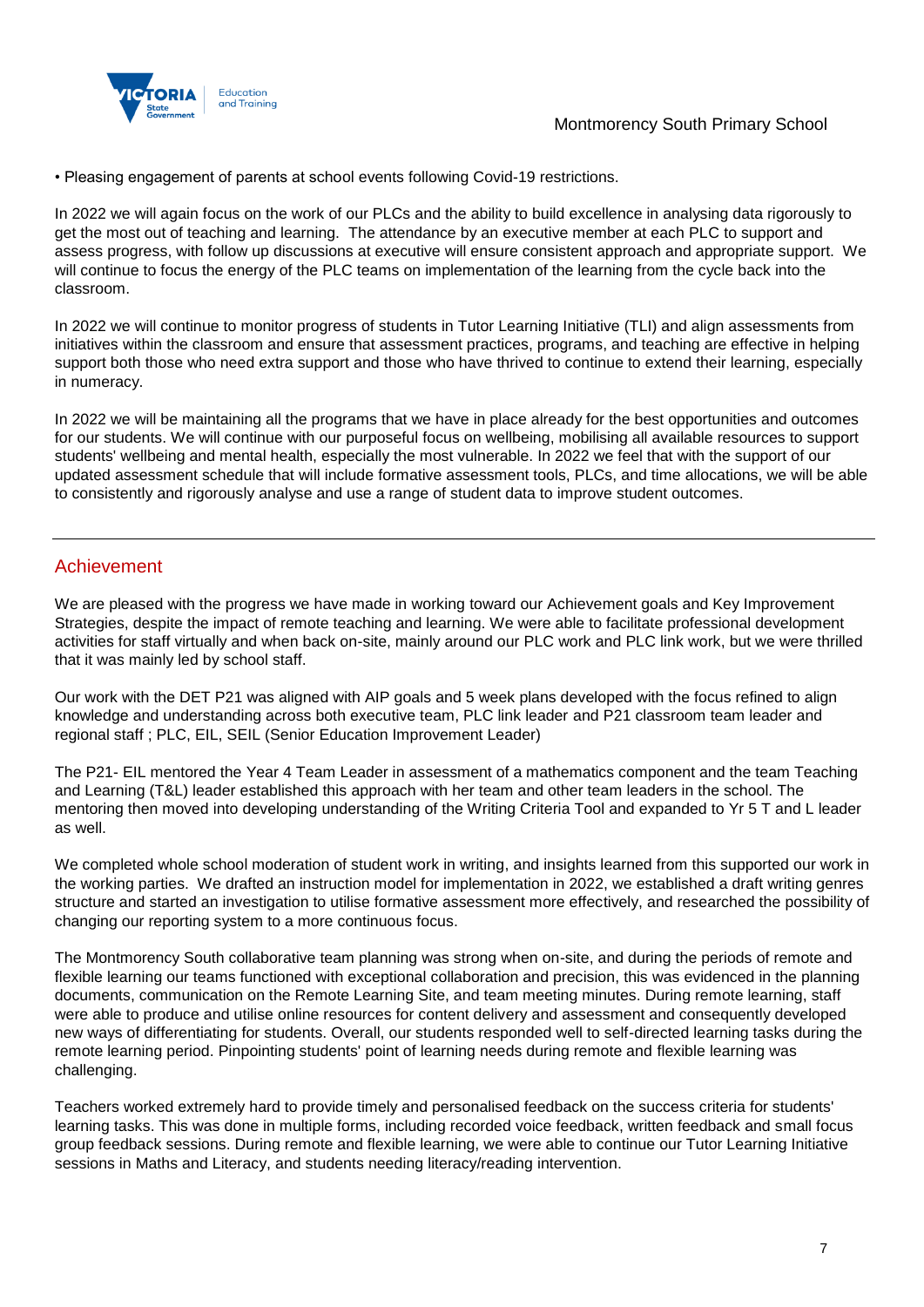

We also had students continue to participate in the Victorian High Ability Practice groups for English and mathematics throughout the year. Students supported through the Program for Students with a Disability all showed satisfactory progress in achieving their individual goals as identified in their Individual Education Plans. In 2022 we will continue to provide differentiated teaching and learning plans, personalised and timely feedback to students.

In 2022, our priority will be our commitment to effective PLCs and how they are highly effective in driving school improvement. We will continue to run the Tutor Learning Initiative, and our intervention programs, Mathematics and Literacy extension opportunities such as Maths Olympiad Challenge and Tournament of the Minds and the Victorian High Ability Program.

# Engagement

At MSPS our TRIBES agreements provided us with a common language to use and to give a sense of connection and positive expectations. The program provides the foundation for establishing a positive culture for learning and human development which is something we take great pride in. The five agreements are referred to across all areas of the school e.g. classrooms, specialists, SAKG and OHSC.

Classroom and specialist teachers maintained a consistent online presence with videos, WebEx and Microsoft Teams meets, and onsite learning supervision.

Attendance was regularly monitored by all teachers and school leaders and the importance of regular attendance and participation during remote and flexible learning was promoted through school-wide communication tools, including Compass, newsletters, Seesaw, and Facebook.

Engagement and participation were closely monitored during Remote and Flexible Learning and regular contact made to ensure appropriate support was provided to students and families.

To support student engagement during the transition back to onsite learning, our school focused upon connecting students back with one another through a celebration welcome back event and planned fun activities. We also gave students lots of opportunities for conversations, partner work, and group work. We did notice many children had forgotten some of the etiquettes around sharing play spaces and materials, so had to explicitly re-teach some of these behaviour expectations. Student non-attendance, once we were back on site, was followed up with phone calls from the administration office, the classroom teachers, and the Wellbeing Coordinator.

# **Wellbeing**

Health and Wellbeing supports were particularly highly prioritised for staff, students, and families at MSPS due to the impacts of Covid-19. During remote and flexible learning, regular one-to-one social and emotional check-ins were made with students, along with regular check-ins with families via email, phone, or WebEx. Our Education Support staff were also involved in providing individual academic, emotional, and social support for students. They ran wellbeing/ social and emotional support groups including activities such as yoga, lego, music, basketball drills and health and fitness to provide something extra in which students could further engage and connect.

We have made significant progress in student wellbeing over the past two years, and this is reflected in ongoing improvements in our Attitudes to School survey results and also the fact that our reputation is growing as a school that provides for Trauma affected children.

Montmorency South Primary School sits above like schools when measuring Sense of Connectedness and Management of Bullying. Hence student wellbeing continues to be a focus. If students are not feeling safe learning can often be difficult.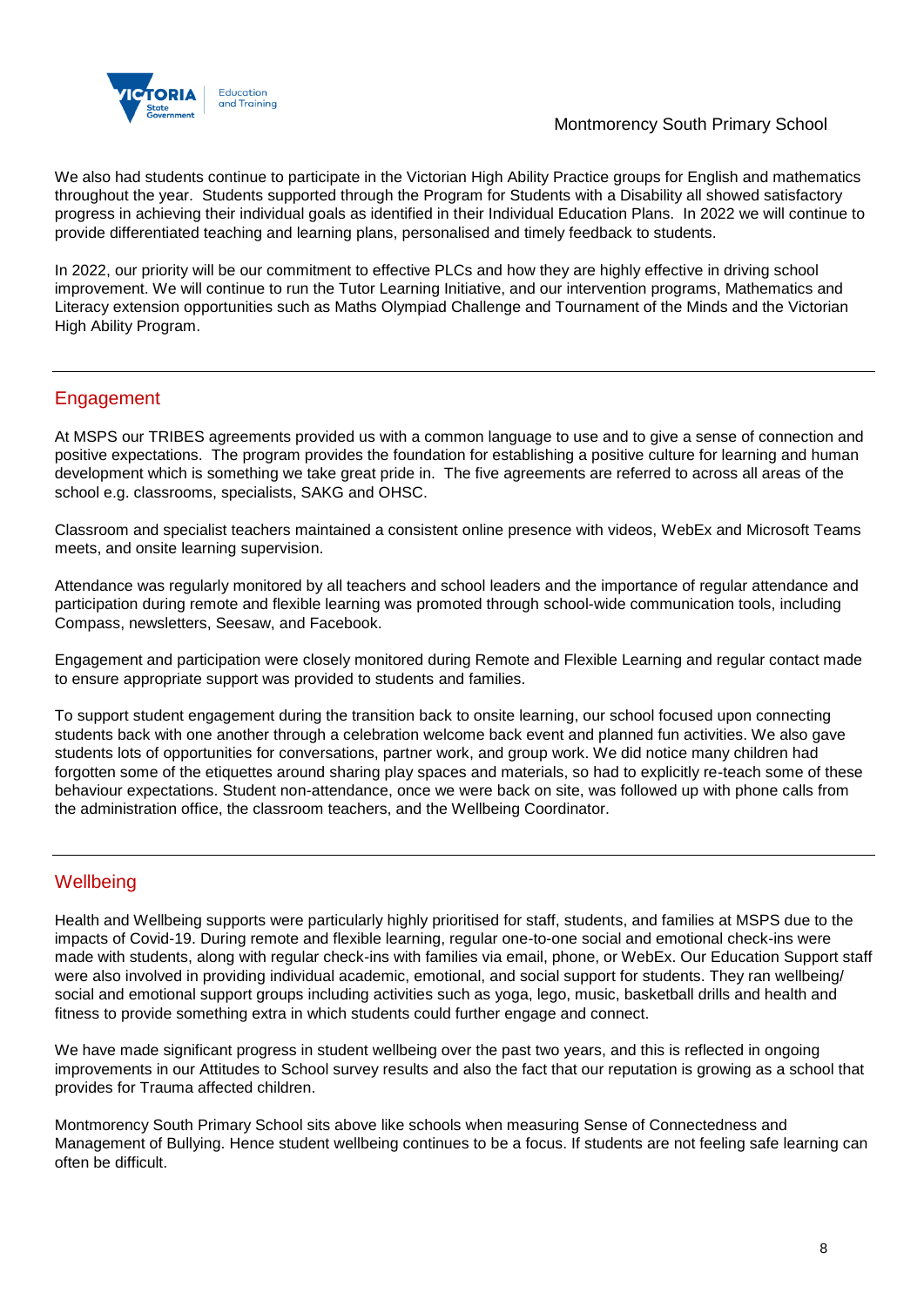

Parent satisfaction, according to the Parent Opinion Survey, indicated pleasing results, with 86.0% percent of positive responses (agree or strongly agree) from parents who responded to the survey. To build parent involvement we ran a virtual Parent Helpers Program and attendance numbers were higher than previous years. As well as opportunities to hear from leading student wellbeing experts such as The Resilience Project and staff from the Royal Children's Hospital.

The staff satisfaction, according to the School Staff Survey, is at 83.3% positive endorsement 8% above the state median.

In 2021 the school continued to promote a positive learning environment for all students using wellbeing tools and resources including the expertise of professional supports such as Maria Ruberto and The Resilience Project. These were determined as being important factors of moving forward.

As a school we have committed to continuing to prioritise the health and wellbeing of staff, students and their families in 2022 and we will further develop programs for our students ensuring Mental Health in Primary Schools Project is widely socialised and staff are aware of the project aims.

Additionally, being able to identify and name feelings and emotions to then use effective strategies and help seeking skills for self and others will be a predominant program developed by the Wellbeing Team. There will also be a PLC inquiry cycle and review of Student Engagement and Wellbeing Policy to reflect the schools refined approached.

## Finance performance and position

In 2021, the school maintained a sound financial position throughout the year and the annual result was a surplus. This result is due to careful management of the financial resources, both locally raised funds, and School Resource Package (SRP) credit funds. Because there are healthy locally raised reserves, the school has been expending funds for the benefit of the children and in line with School Council approved plans for our Buildings and Grounds, including the refurbishment of the playground and the upkeep of the grounds.

The program budgets, revenue and expenditure were monitored through our Finance Committee and School Council. The school continues to hold funds for Committees/Shared Arrangements and reports are given to the committees monthly.

Unfortunately, 2021 was not a significant year for fundraising due to Covid-19 and it did impact on our plans to upgrade the playgrounds which are in bad need of repair after our new build in 2019. Fortunately, we were successful in obtaining an Inclusive Schools funding and Shade sails funding grant which will be spent in 2022.

We installed four new toilets in the far end of the school to save students housed in the far school portables the 5 minute walk to the main toilets, particularly in inclement weather. Additional ICT equipment, robotic equipment, and coding equipment has been purchased to support the curriculum and the STEM objectives.

Several portables were completely repainted externally after vandalism during Covid-19 and the four Year 6 classrooms were completely refurbished.

Expenditure of budgeted funds has aligned to the School Strategic Plan goals and students' outcomes. Equity funding received was used to employ staff to provide support and intervention to students. 2022 will see significant capital works in the maintenance and improvement of existing facilities including, the installation of a new play equipment and Softfall, the repair of our oldest portables and construction of outdoor learning

spaces, and roof repairs to the BER building.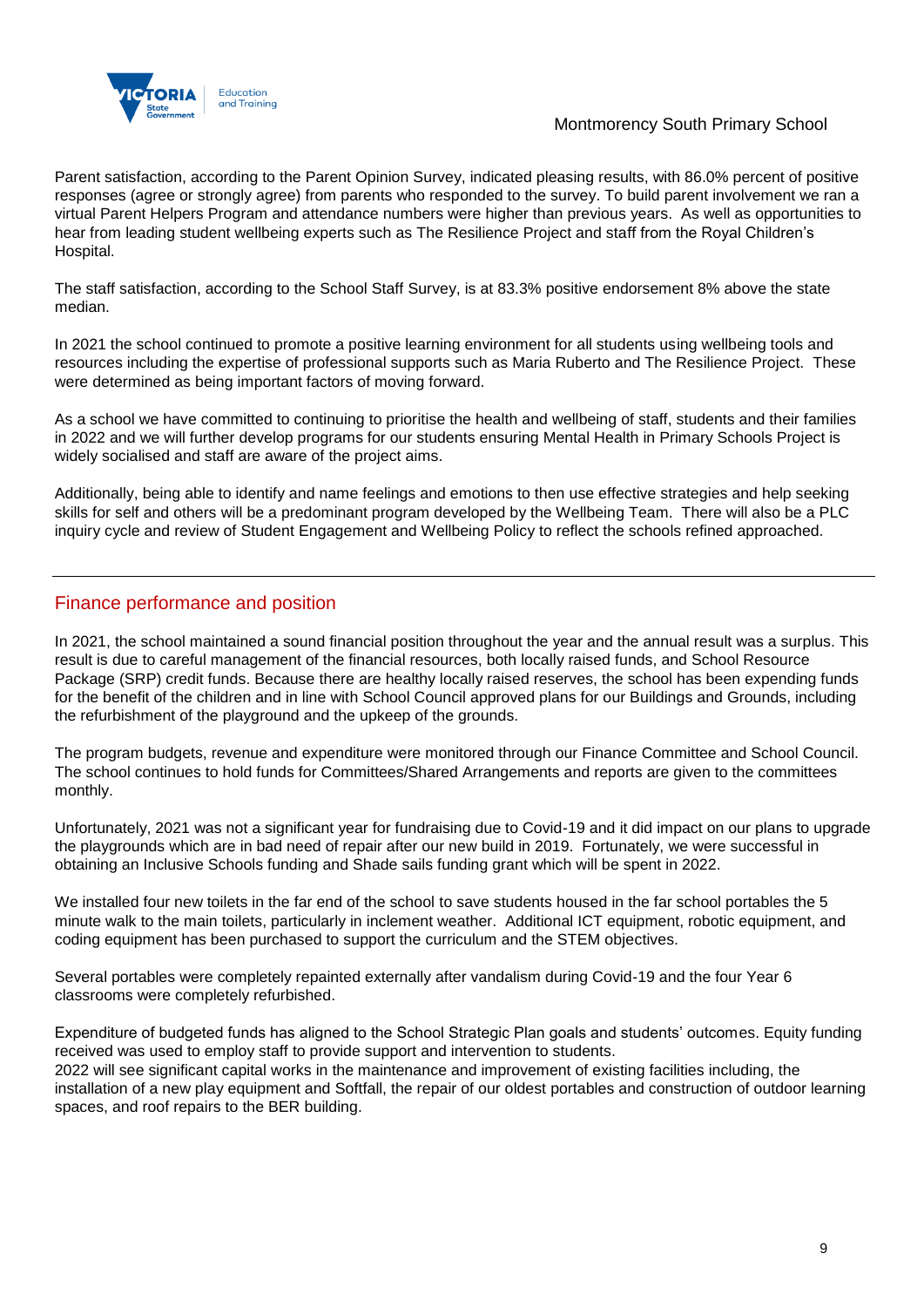

**For more detailed information regarding our school please visit our website at [https://montysouth.vic.edu.au](https://montysouth.vic.edu.au/)**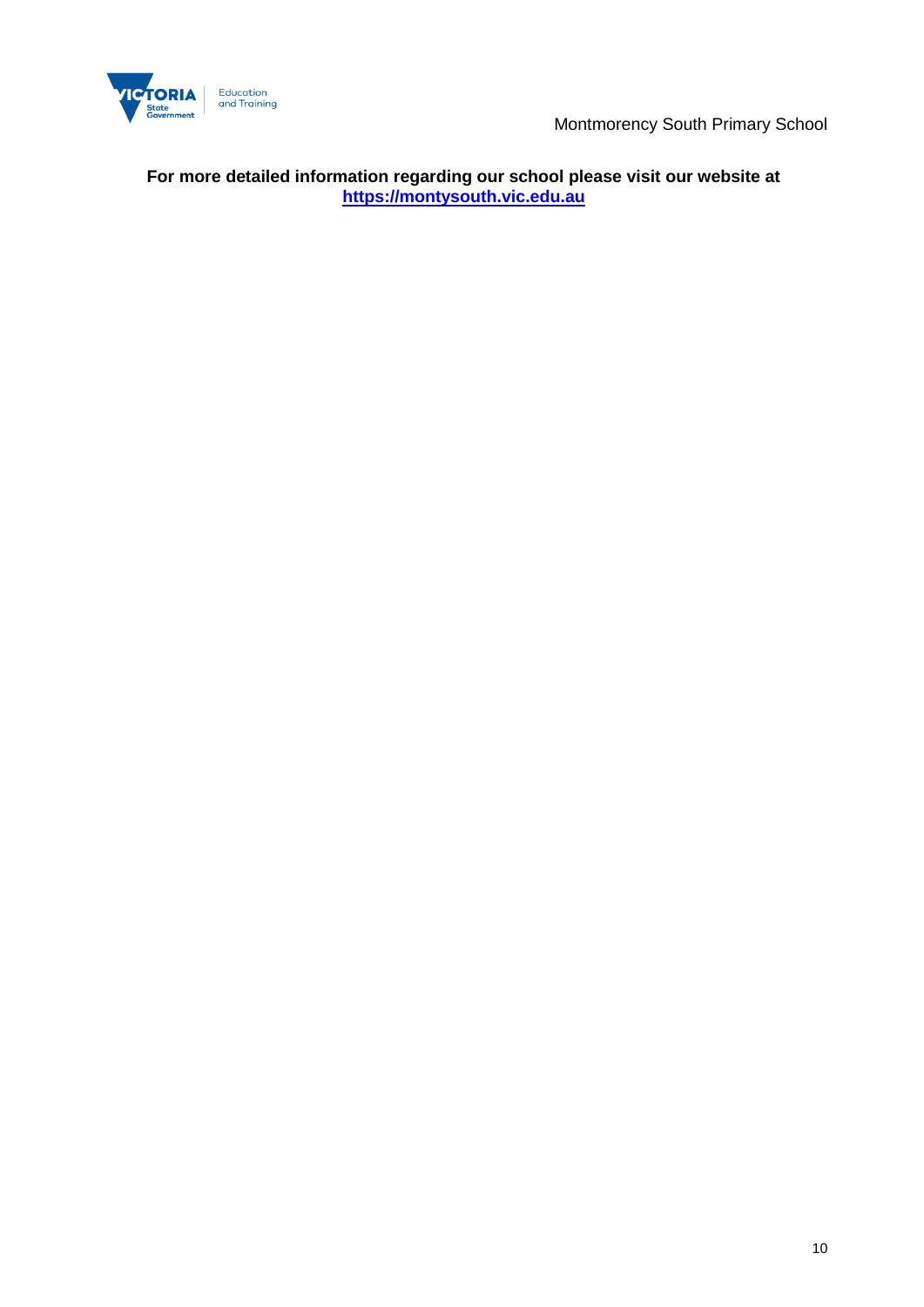

# **Performance Summary**

The Performance Summary for government schools provides an overview of how this school is contributing to the objectives of the Education State and how it compares to other Victorian government schools.

All schools work in partnership with their school community to improve outcomes for children and young people. Sharing this information with parents and the wider school community helps to support community engagement in student learning, a key priority of the Framework for Improving Student Outcomes.

Refer to the 'How to read the Annual Report' section for help on how to interpret this report.

# SCHOOL PROFILE

### **Enrolment Profile**

A total of 683 students were enrolled at this school in 2021, 324 female and 359 male.

8 percent of students had English as an additional language and 2 percent were Aboriginal or Torres Strait Islander.

### **Overall Socio-Economic Profile**

The overall school's socio-economic profile is based on the school's Student Family Occupation and Education index (SFOE).

SFOE is a measure of socio-educational disadvantage of a school, based on educational and employment characteristics of the parents/carers of students enrolled at the school. Possible SFOE band values are: Low, Low-Medium, Medium and High. A 'Low' band represents a low level of socio-educational disadvantage, a 'High' band represents a high level of socio-educational disadvantage.

This school's SFOE band value is: Low

### **Parent Satisfaction Summary**

The percent endorsement by parents on their school satisfaction level, as reported in the annual Parent Opinion Survey.

Percent endorsement indicates the percent of positive responses (agree or strongly agree) from parents who responded to the survey.



#### **School Staff Survey**

The percent endorsement by staff on School Climate, as reported in the annual School Staff Survey.

Percent endorsement indicates the percent of positive responses (agree or strongly agree) from staff who responded to the survey. Data is suppressed for schools with three or less respondents to the survey for confidentiality reasons.

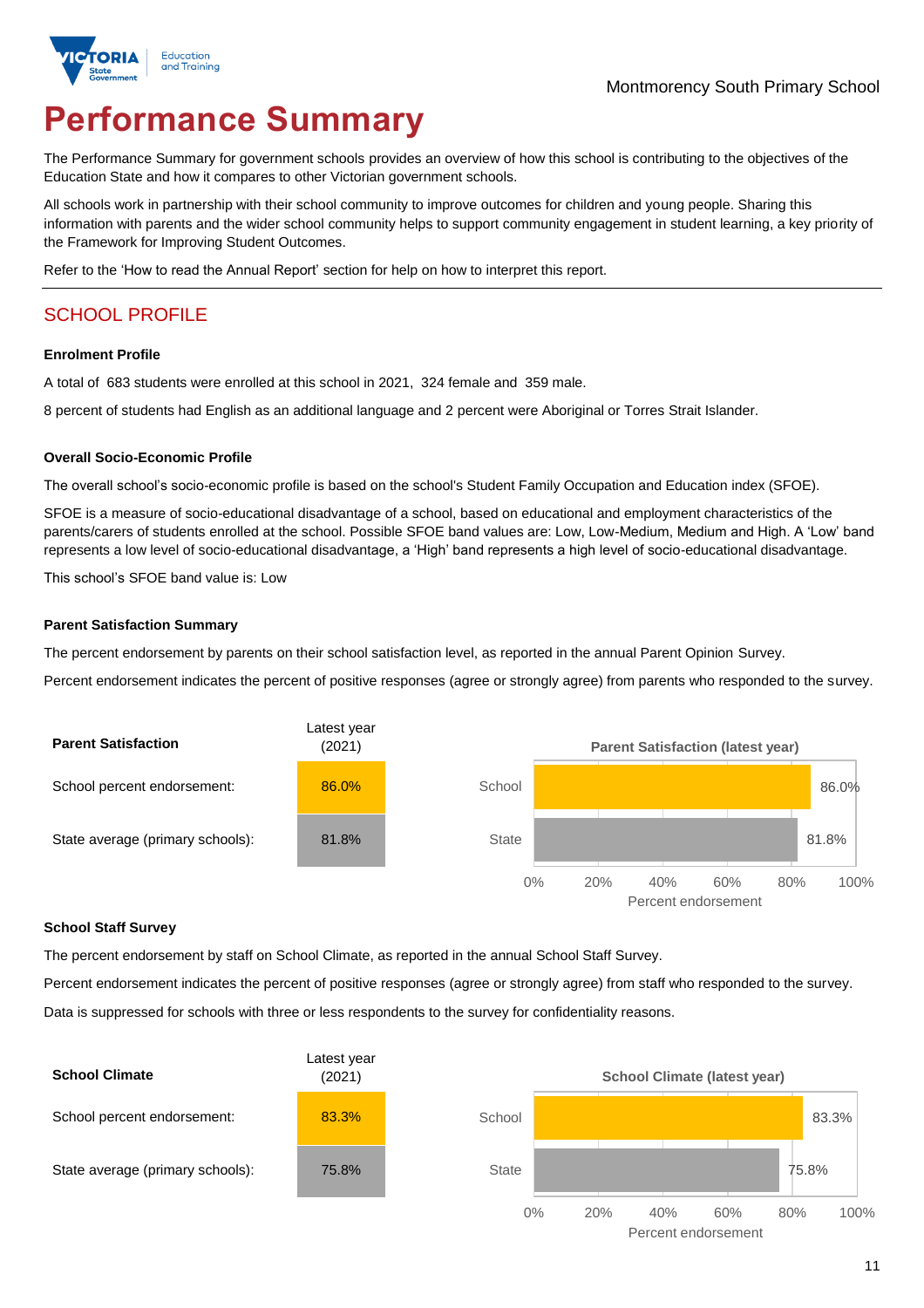

# ACHIEVEMENT

*Key: 'Similar Schools' are a group of Victorian government schools that are like this school, taking into account the school's socioeconomic background of students, the number of non-English speaking students and the size and location of the school.*

### **Teacher Judgement of student achievement**

Percentage of students working at or above age expected standards in English and Mathematics.



Percent students at or above age expected level

| <b>Mathematics</b><br>Years Prep to 6                             | Latest year<br>(2021) |
|-------------------------------------------------------------------|-----------------------|
| School percent of students at or above age<br>expected standards: | 96.3%                 |
| Similar Schools average:                                          | 94.7%                 |
| State average:                                                    | 84.9%                 |

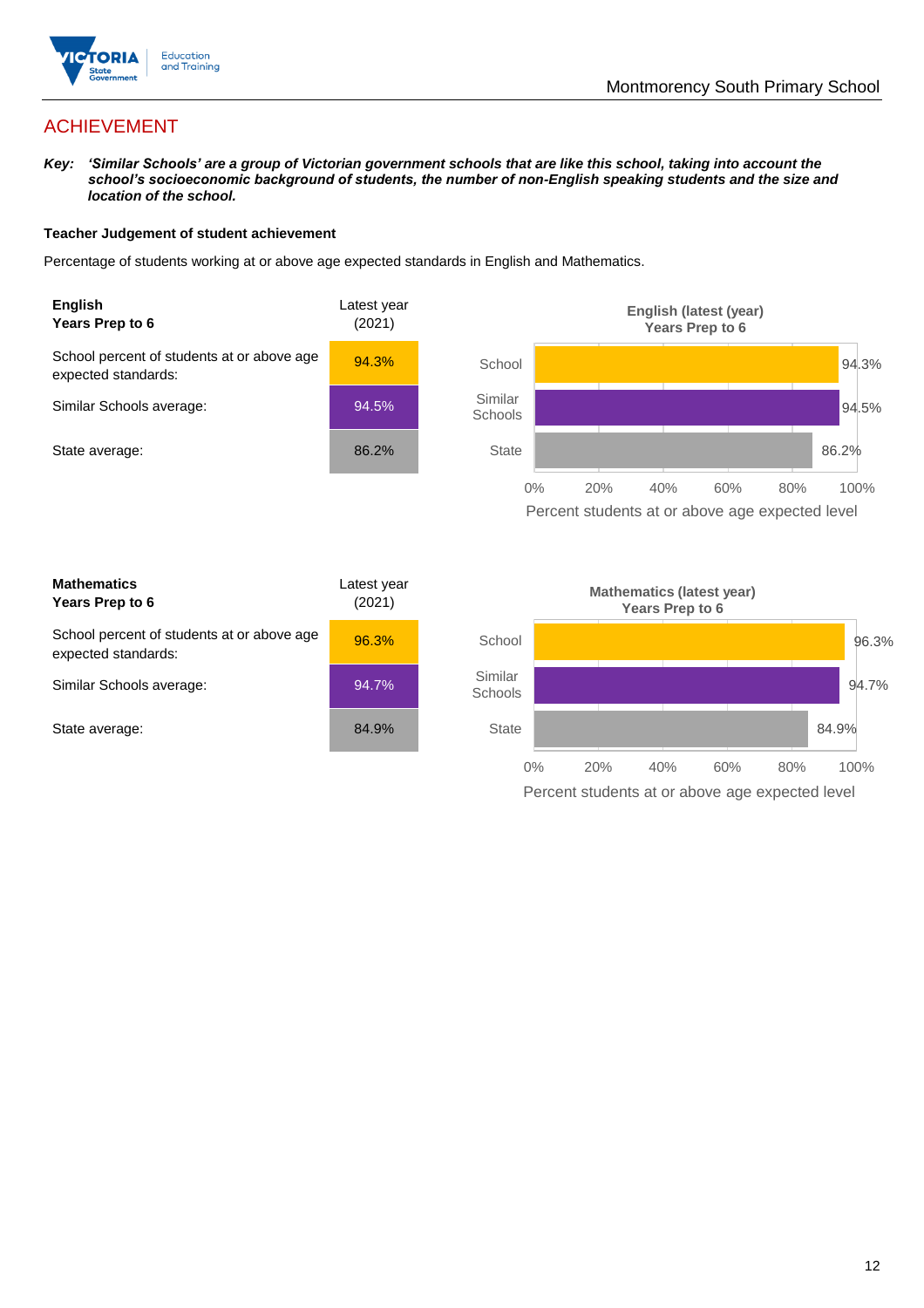

# ACHIEVEMENT (continued)

*Key: 'Similar Schools' are a group of Victorian government schools that are like this school, taking into account the school's socioeconomic background of students, the number of non-English speaking students and the size and location of the school.*

### **NAPLAN**

Percentage of students in the top three bands of testing in NAPLAN.

Note: NAPLAN tests were not conducted in 2020, hence the 4-year average is the average of 2018, 2019 and 2021 data.

| Reading<br>Year <sub>3</sub>                      | Latest year<br>(2021) | 4-year<br>average |                    | <b>NAPLAN Reading (latest year)</b><br>Year <sub>3</sub>                   |
|---------------------------------------------------|-----------------------|-------------------|--------------------|----------------------------------------------------------------------------|
| School percent of students in<br>top three bands: | 83.7%                 | 85.8%             | School             | 83.7%                                                                      |
| Similar Schools average:                          | 89.3%                 | 88.6%             | Similar<br>Schools | 89.3%                                                                      |
| State average:                                    | 76.9%                 | 76.5%             | <b>State</b>       | 76.9%                                                                      |
|                                                   |                       |                   | $0\%$              | 20%<br>40%<br>100%<br>60%<br>80%<br>Percent of students in top three bands |
| <b>Reading</b><br>Year <sub>5</sub>               | Latest year<br>(2021) | 4-year<br>average |                    | <b>NAPLAN Reading (latest year)</b><br>Year 5                              |
| School percent of students in<br>top three bands: | 82.5%                 | 83.1%             | School             | 82.5%                                                                      |
| Similar Schools average:                          | 85.7%                 | 82.7%             | Similar<br>Schools | 85.7%                                                                      |
| State average:                                    | 70.4%                 | 67.7%             | <b>State</b>       | 70.4%                                                                      |
|                                                   |                       |                   | $0\%$              | 20%<br>40%<br>60%<br>100%<br>80%<br>Percent of students in top three bands |
| <b>Numeracy</b><br>Year <sub>3</sub>              | Latest year<br>(2021) | 4-year<br>average |                    | <b>NAPLAN Numeracy (latest year)</b><br>Year <sub>3</sub>                  |
| School percent of students in<br>top three bands: | 72.1%                 | 84.7%             | School             | 72.1%                                                                      |
| Similar Schools average:                          | 82.1%                 | 84.7%             | Similar<br>Schools | 82.1%                                                                      |
| State average:                                    | 67.6%                 | 69.1%             | <b>State</b>       | 67.6%                                                                      |
|                                                   |                       |                   | $0\%$              | 100%<br>20%<br>40%<br>60%<br>80%<br>Percent of students in top three bands |
| <b>Numeracy</b><br>Year 5                         | Latest year<br>(2021) | 4-year<br>average |                    | <b>NAPLAN Numeracy (latest year)</b><br>Year 5                             |
| School percent of students in<br>top three bands: | 71.1%                 | 75.2%             | School             | 71.1%                                                                      |
| Similar Schools average:                          | 77.9%                 | 76.4%             | Similar<br>Schools | 77.9%                                                                      |
| State average:                                    | 61.6%                 | 60.0%             | <b>State</b>       | 61.6%                                                                      |
|                                                   |                       |                   | $0\%$              | 20%<br>40%<br>60%<br>80%<br>100%                                           |

Percent of students in top three bands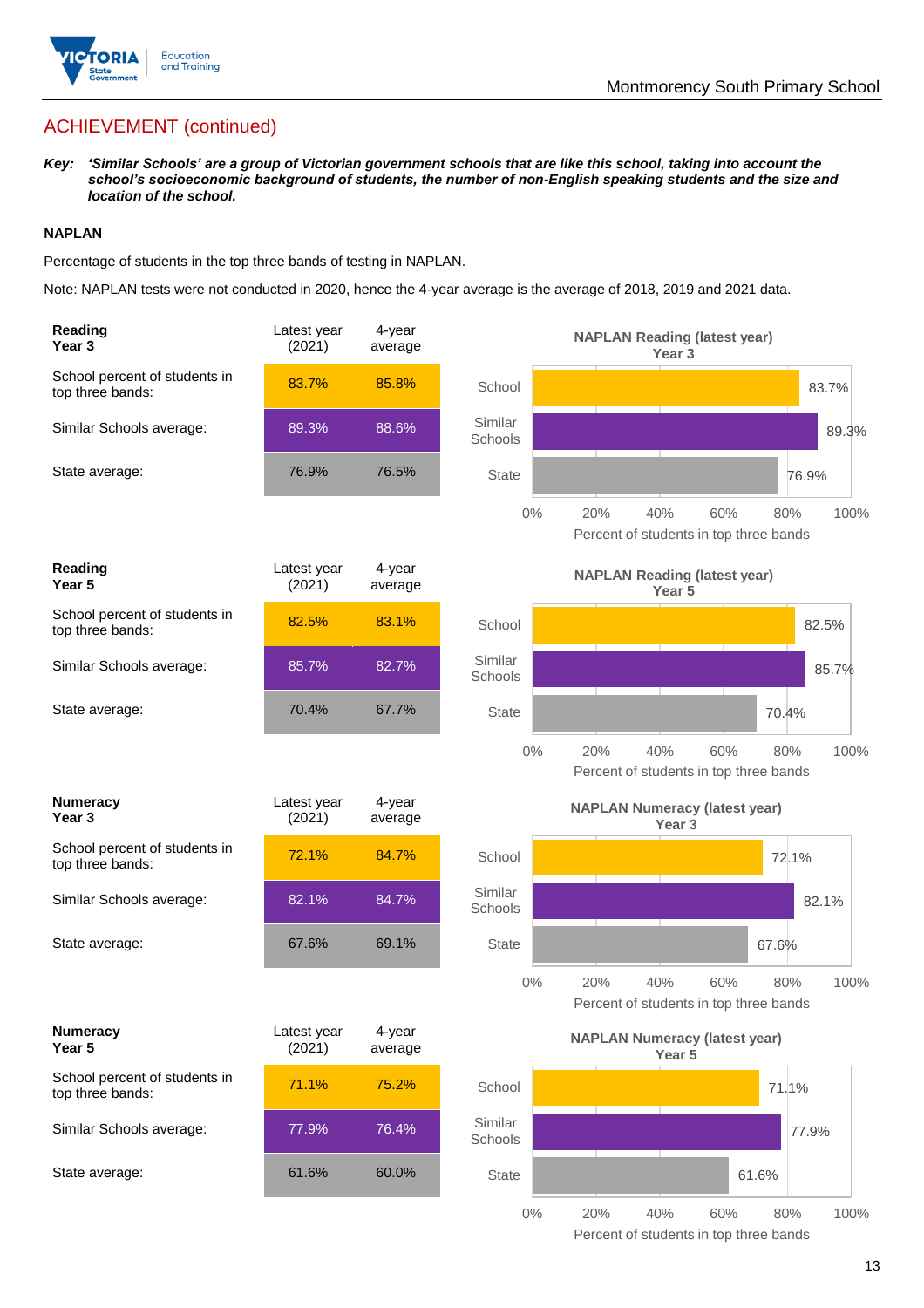

# ACHIEVEMENT (continued)

### **NAPLAN Learning Gain**

NAPLAN learning gain is determined by comparing a student's current year result relative to the results of all 'similar' Victorian students (i.e., students in all sectors in the same year level who had the same score two years prior). If the current year result is in the top 25 percent, their gain level is categorised as 'High'; middle 50 percent is 'Medium'; bottom 25 percent is 'Low'.

### **Learning Gain Year 3 (2019) to Year 5 (2021)**



**BLow Gain** Medium Gain **Example 10**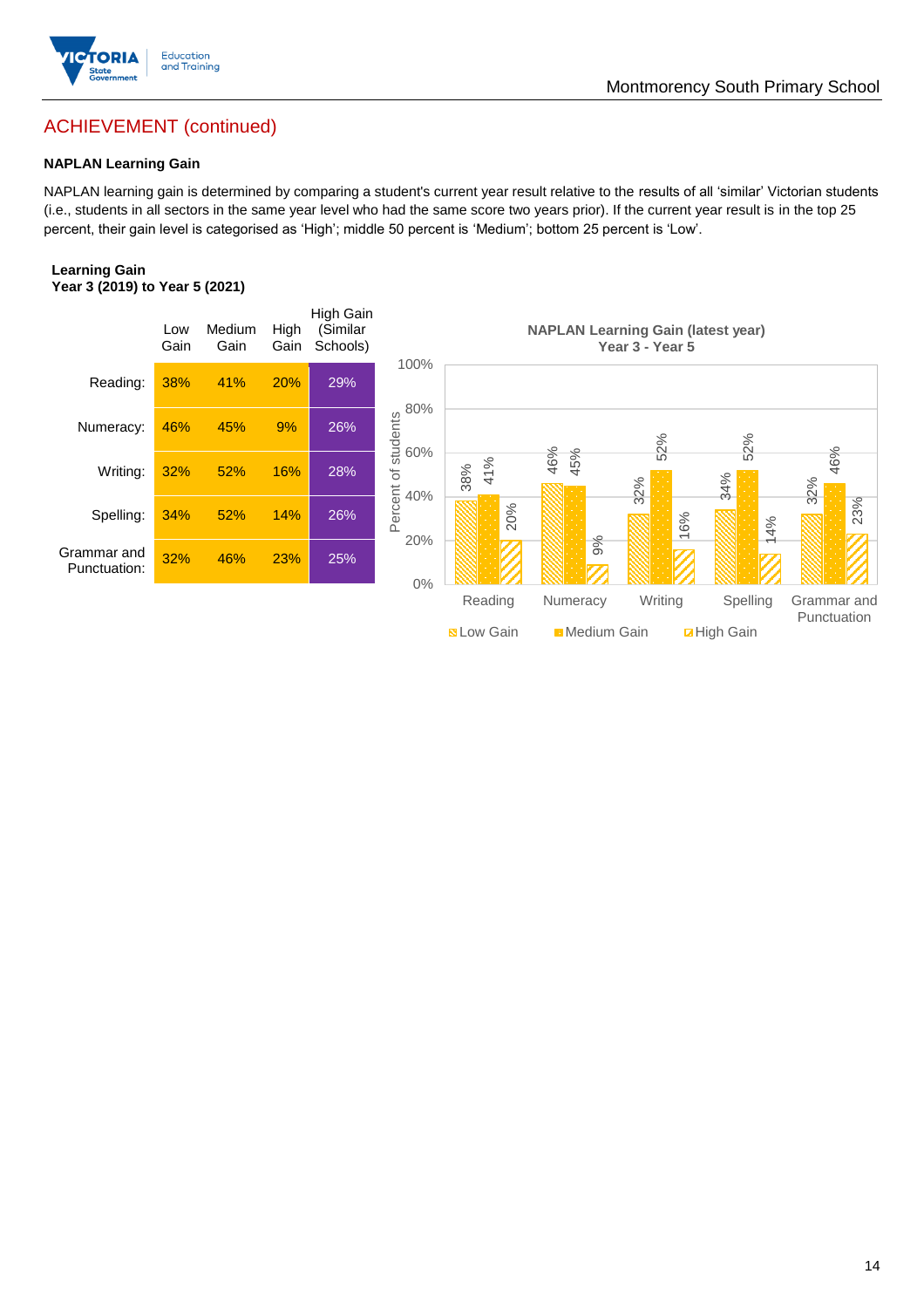

# ENGAGEMENT

*Key: 'Similar Schools' are a group of Victorian government schools that are like this school, taking into account the school's socioeconomic background of students, the number of non-English speaking students and the size and location of the school.*

### **Average Number of Student Absence Days**

Absence from school can impact on students' learning. Common reasons for non-attendance include illness and extended family holidays. Absence and attendance data in 2020 and 2021 may have been influenced by COVID-19.



### **Attendance Rate (latest year)**

|                                             | Prep | Year 1 | Year 2 | Year 3 | Year 4 | Year 5 | Year 6 |
|---------------------------------------------|------|--------|--------|--------|--------|--------|--------|
| Attendance Rate by year level<br>$(2021)$ : | 96%  | 96%    | 94%    | 96%    | 96%    | 95%    | 96%    |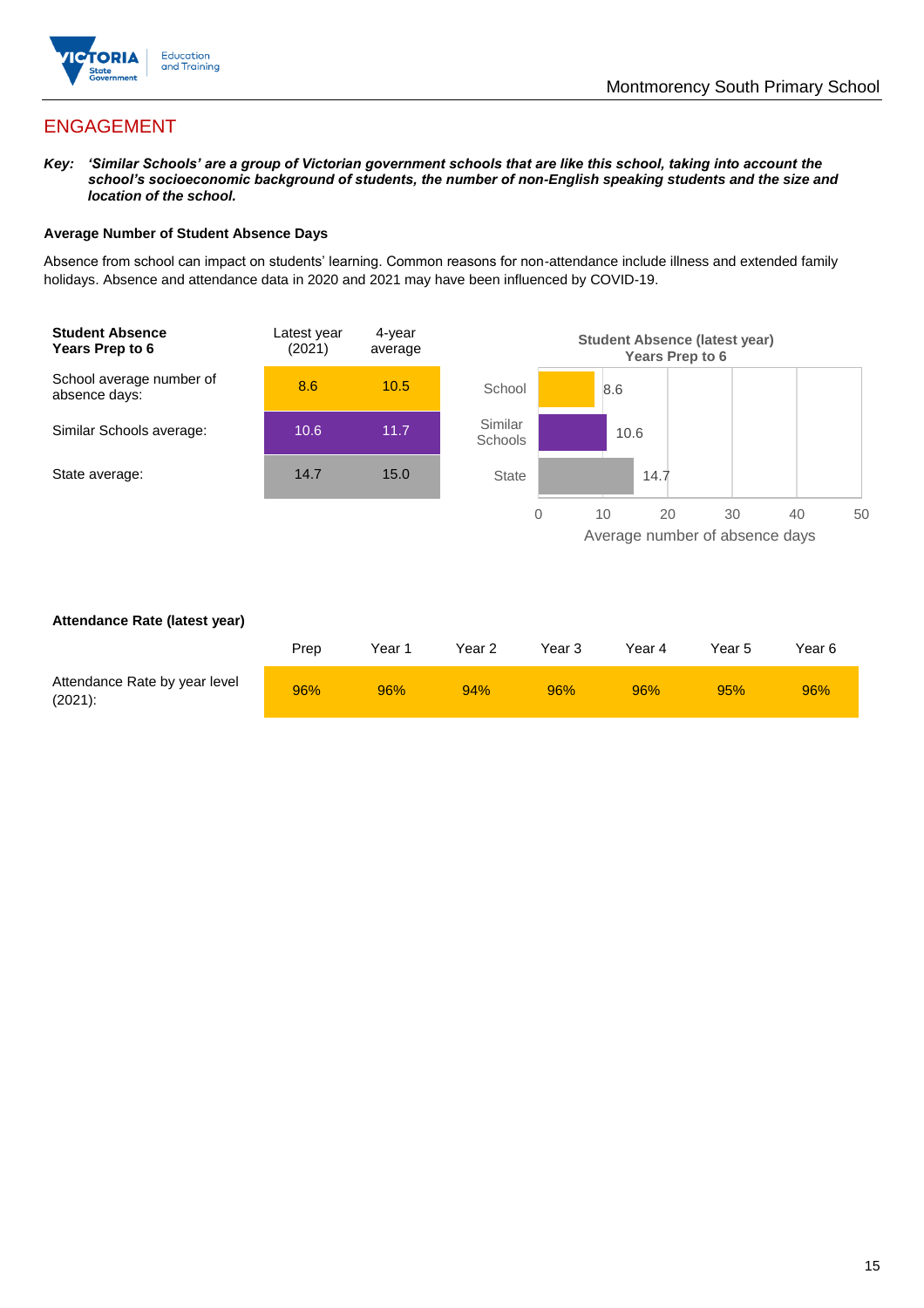

# **WELLBEING**

*Key: 'Similar Schools' are a group of Victorian government schools that are like this school, taking into account the school's socioeconomic background of students, the number of non-English speaking students and the size and location of the school.*

### **Student Attitudes to School – Sense of Connectedness**

The percent endorsement on Sense of Connectedness factor, as reported in the Attitudes to School Survey completed annually by Victorian government school students, indicates the percent of positive responses (agree or strongly agree).



*Due to lower participation rates, differences in the timing of the survey/length of survey period and the general impact of Covid19 across 2020 and 2021, data are often not comparable with previous years or within similar school groups. Care should be taken when interpreting these results.*



### **Student Attitudes to School – Management of Bullying**

The percent endorsement on Management of Bullying factor, as reported in the Attitudes to School Survey completed annually by Victorian government school students, indicates the percent of positive responses (agree or strongly agree).

| <b>Management of Bullying</b><br>Years 4 to 6 | Latest year<br>(2021) | 4-year<br>average |  |
|-----------------------------------------------|-----------------------|-------------------|--|
| School percent endorsement:                   | 73.1%                 | 80.9%             |  |
| Similar Schools average:                      | 77.1%                 | 79.0%             |  |
| State average:                                | 78.4%                 | 79.7%             |  |

*Due to lower participation rates, differences in the timing of the survey/length of survey period and the general impact of Covid19 across 2020 and 2021, data are often not comparable with previous years or within similar school groups. Care should be taken when interpreting these results.*

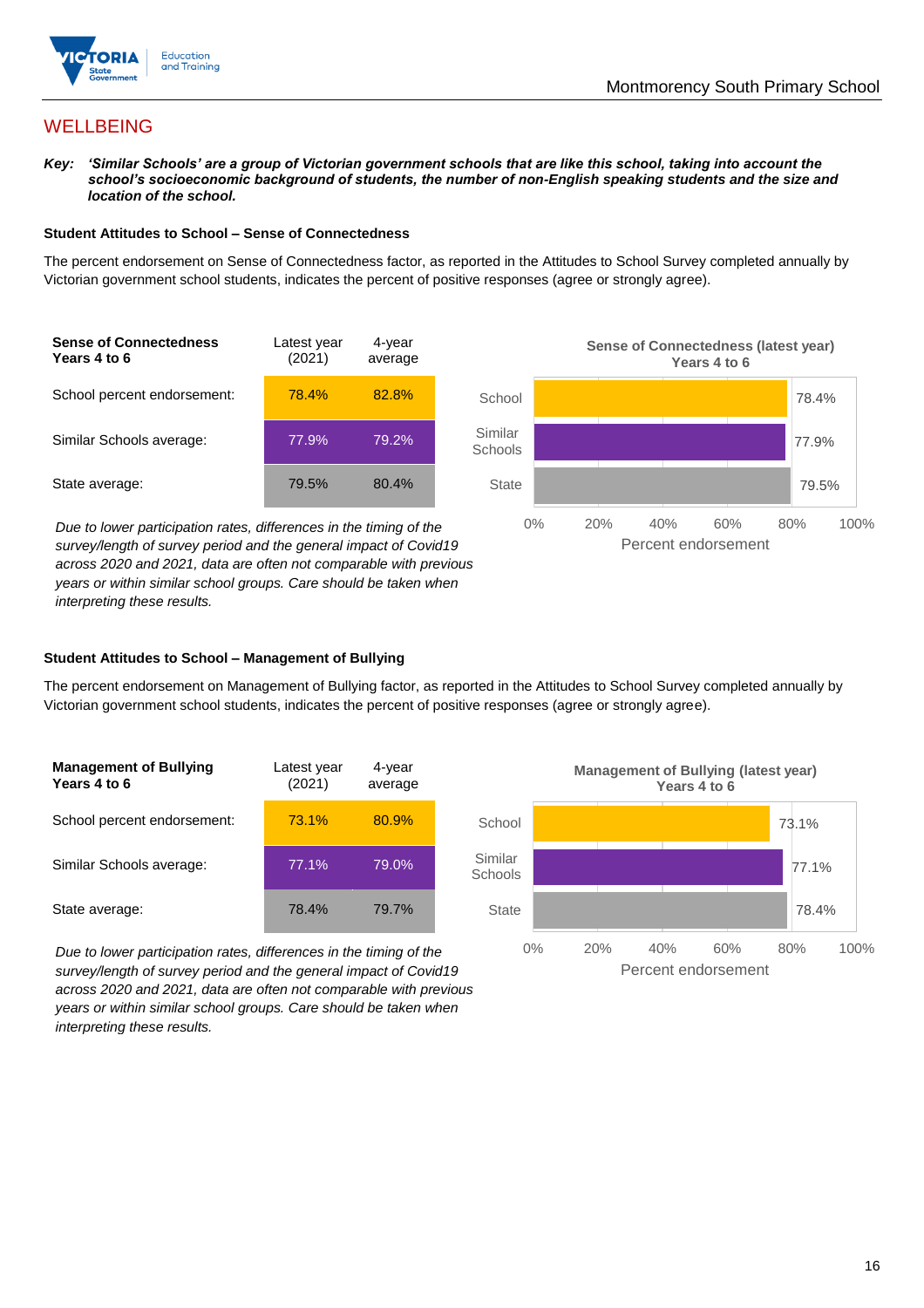



# **Financial Performance and Position**

FINANCIAL PERFORMANCE - OPERATING STATEMENT SUMMARY FOR THE YEAR ENDING 31 DECEMBER, 2021

| <b>Revenue</b>                  | <b>Actual</b> |
|---------------------------------|---------------|
| <b>Student Resource Package</b> | \$5,478,731   |
| Government Provided DET Grants  | \$651,764     |
| Government Grants Commonwealth  | \$190,012     |
| Government Grants State         | \$0           |
| <b>Revenue Other</b>            | \$24,713      |
| <b>Locally Raised Funds</b>     | \$546,824     |
| <b>Capital Grants</b>           | \$0           |
| <b>Total Operating Revenue</b>  | \$6,892,044   |

| Equity <sup>1</sup>                                 | <b>Actual</b> |
|-----------------------------------------------------|---------------|
| Equity (Social Disadvantage)                        | \$12,294      |
| Equity (Catch Up)                                   | \$0           |
| <b>Transition Funding</b>                           | \$0           |
| Equity (Social Disadvantage - Extraordinary Growth) | \$0           |
| <b>Equity Total</b>                                 | \$12,294      |

| <b>Expenditure</b>                    | <b>Actual</b> |
|---------------------------------------|---------------|
| Student Resource Package <sup>2</sup> | \$5,339,605   |
| Adjustments                           | \$0           |
| <b>Books &amp; Publications</b>       | \$34,116      |
| Camps/Excursions/Activities           | \$195,551     |
| <b>Communication Costs</b>            | \$4,105       |
| Consumables                           | \$95,282      |
| Miscellaneous Expense <sup>3</sup>    | \$42,210      |
| <b>Professional Development</b>       | \$28,588      |
| Equipment/Maintenance/Hire            | \$180,913     |
| <b>Property Services</b>              | \$235,226     |
| Salaries & Allowances <sup>4</sup>    | \$375,298     |
| <b>Support Services</b>               | \$40,221      |
| Trading & Fundraising                 | \$7,948       |
| Motor Vehicle Expenses                | \$0           |
| Travel & Subsistence                  | \$0           |
| <b>Utilities</b>                      | \$49,893      |
| <b>Total Operating Expenditure</b>    | \$6,628,957   |
| <b>Net Operating Surplus/-Deficit</b> | \$263,087     |
| <b>Asset Acquisitions</b>             | \$0           |

(1) The equity funding reported above is a subset of the overall revenue reported by the school.

(2) Student Resource Package Expenditure figures are as of 24 Feb 2022 and are subject to change during the reconciliation process.

(3) Miscellaneous Expenses include bank charges, administration expenses, insurance and taxation charges.

(4) Salaries and Allowances refers to school-level payroll.